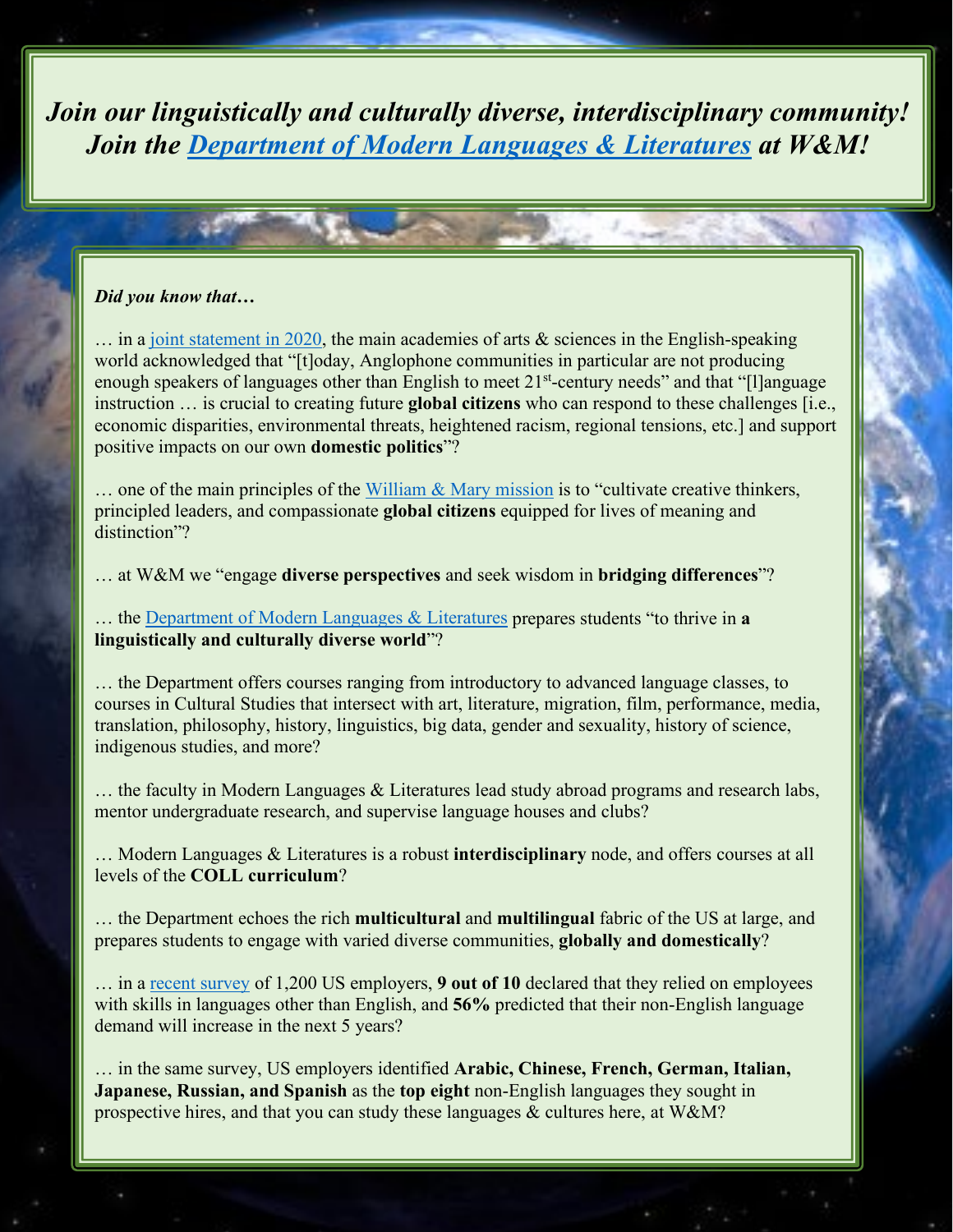#### *I'm in! Where do I start?*

Your first step toward joining the intercultural and interdisciplinary community that is the [Department of Modern Languages & Literatures](https://www.wm.edu/as/modernlanguages/index.php) should be making sure that your transcript includes all and any information about your previous formal training in our eight languages & cultures (e.g., credits transferred from a previous post-secondary institution; credits earned via pre-matriculation exams such as Advanced Placement or International Baccalaureate; indication that you have fulfilled the Foreign Language Proficiency Requirement; etc.). If your transcript on Degree Works does not reflect your credentials, please reach out to the [W&M](https://www.wm.edu/offices/registrar/about/whomtoask/index.php)  [Registrar's Office \(Degree Audit\)](https://www.wm.edu/offices/registrar/about/whomtoask/index.php) at your earliest convenience.

#### *Scenario 1*

If you have no experience with our eight languages & cultures, register for your desired program's 101 class (e.g., ITAL 101, GRMN 101). Please note that the Hispanic Studies program only offers introductory Spanish classes in what we call [combined courses,](https://www.wm.edu/as/modernlanguages/undergraduate/placement/combined-courses/index.php) as they synthesize the content of two regular semesters into a single one (HISP 103).





### *Scenario 2*

If you have some formal training with your desired program (e.g., between 1 and 4 years of coursework in high school), but that training is not reflected as credits in your transcript, simply take the appropriate [placement exam](https://www.wm.edu/as/modernlanguages/undergraduate/placement/index.php) to determine which class is most suitable for you. In the case of the Chinese Studies Program, instead of taking a placement exam, you should schedule a [placement consultation](https://www.wm.edu/as/modernlanguages/chinese/placement/index.php) that occurs during the days preceding the start of every semester.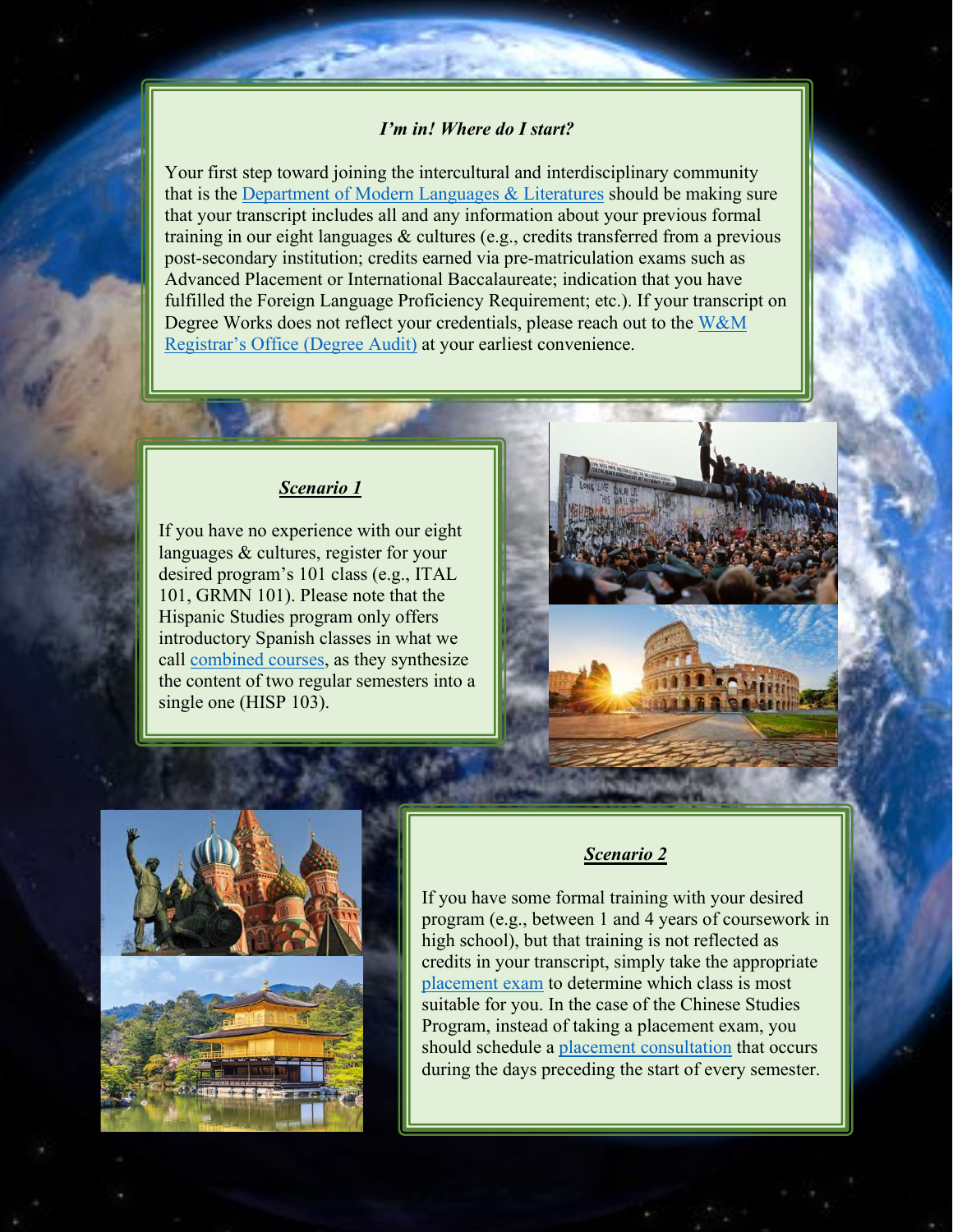#### *Scenario 3*

If your transcript shows earned credits in your desired program, please check if those credits are presented as what we call "elective credit" (e.g., RUSN 1XX, JAPN 2XX), or as what we call "specific credit" (e.g., ARAB 102, CHIN 201, FREN 206).

**Scenario 3a**: If your transcript includes only "elective credits" (e.g., RUSN 1XX, JAPN 2XX) in your desired program, you must take the appropriate [placement exam](https://www.wm.edu/as/modernlanguages/undergraduate/placement/index.php) to determine which class is most suitable for you.

**Scenario 3b:** If your transcript includes only "specific credits" in your desired program (e.g., ARAB 102, CHIN 202, FREN 206), you must register for the next appropriate class in the sequence (e.g., ARAB 201; CHIN 205; FREN 210, or FREN 212).

**Scenario 3c:** If your transcript includes a mixture of both "elective" and "specific" credits (e.g., HISP 2XX, HISP 206), please consult with the appropriate [placement coordinator](https://www.wm.edu/as/modernlanguages/undergraduate/placement/index.php) in each program).





#### *Scenario 4*

If you have a familiarity with your desired language & culture that was acquired outside the formal classroom settings (e.g., if you grew up speaking the language at home, but did not take classes in the language), you might be better served in classes specifically designed for what we call "heritage speakers" (e.g., CHIN 111, CHIN 211; HISP 205; depending on your specific experience, the [combined courses](https://www.wm.edu/as/modernlanguages/undergraduate/placement/combined-courses/index.php) ITAL 103, ITAL 203, or GRMN 203 may also be suitable). Please consult with the appropriate [placement coordinator.](https://www.wm.edu/as/modernlanguages/undergraduate/placement/index.php) In the case of the Chinese Studies Program, keep in mind that they also carry out [placement consultations](https://www.wm.edu/as/modernlanguages/chinese/placement/index.php) during the days preceding the start of every semester.